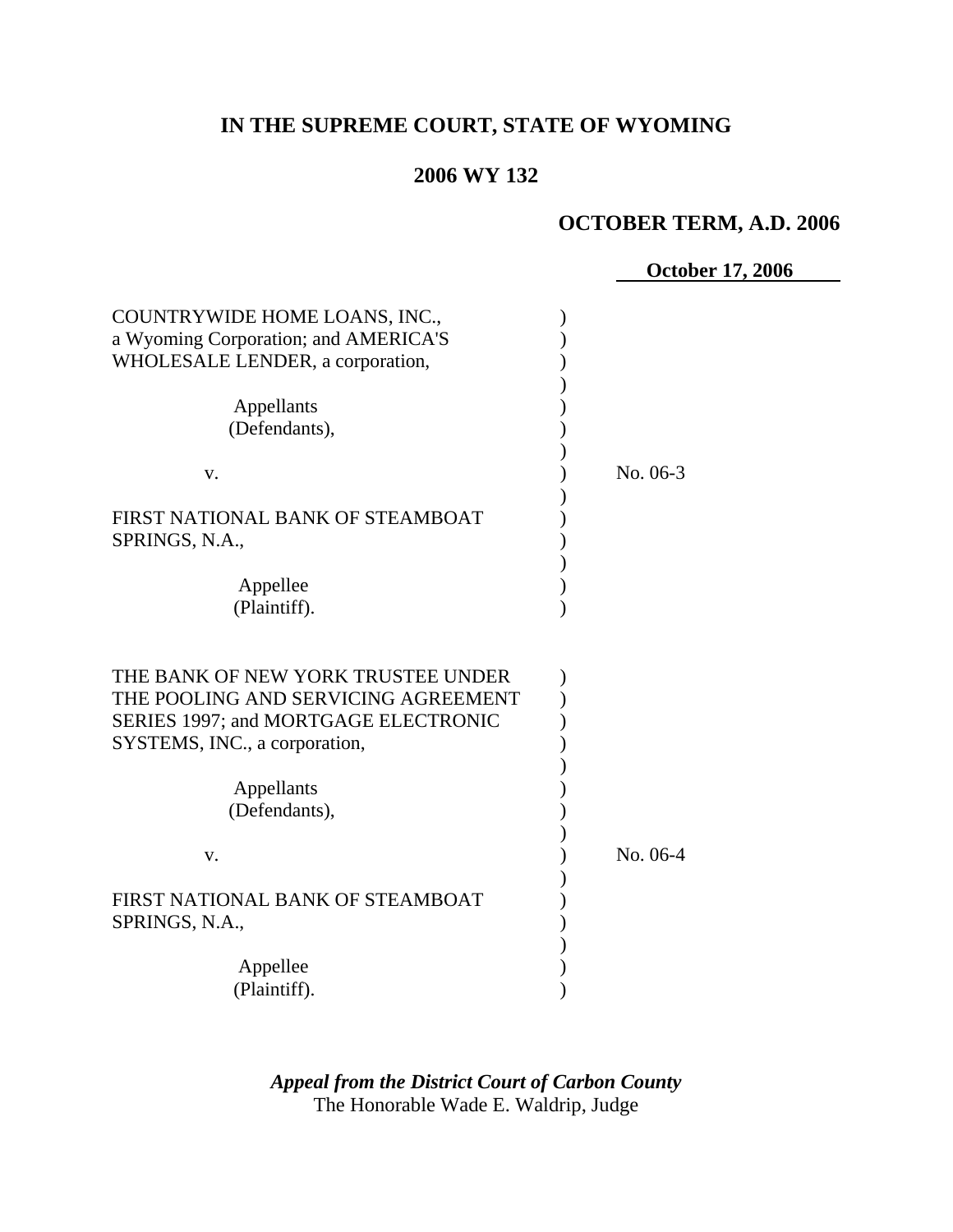#### *Representing Appellants:*

James R. Salisbury and Sean C. Chambers of RISKE, SALISBURY & KELLY, P.C., Cheyenne, Wyoming. Argument by Mr. Salisbury.

#### *Representing Appellees:*

Thomas A. Thompson and Brandon W. Snyder of MacPHERSON, KELLY & THOMPSON, LLC, Rawlins, Wyoming. Argument by Mr. Thompson.

## **Before VOIGT, C.J., and GOLDEN, HILL\*, KITE, and BURKE, JJ.**

#### **\*Chief Justice at time of oral argument.**

**NOTICE: This opinion is subject to formal revision before publication in Pacific Reporter Third. Readers are requested to notify the Clerk of the Supreme Court, Supreme Court Building, Cheyenne, Wyoming 82002, of typographical or other formal errors so correction may be made before final publication in the permanent volume.**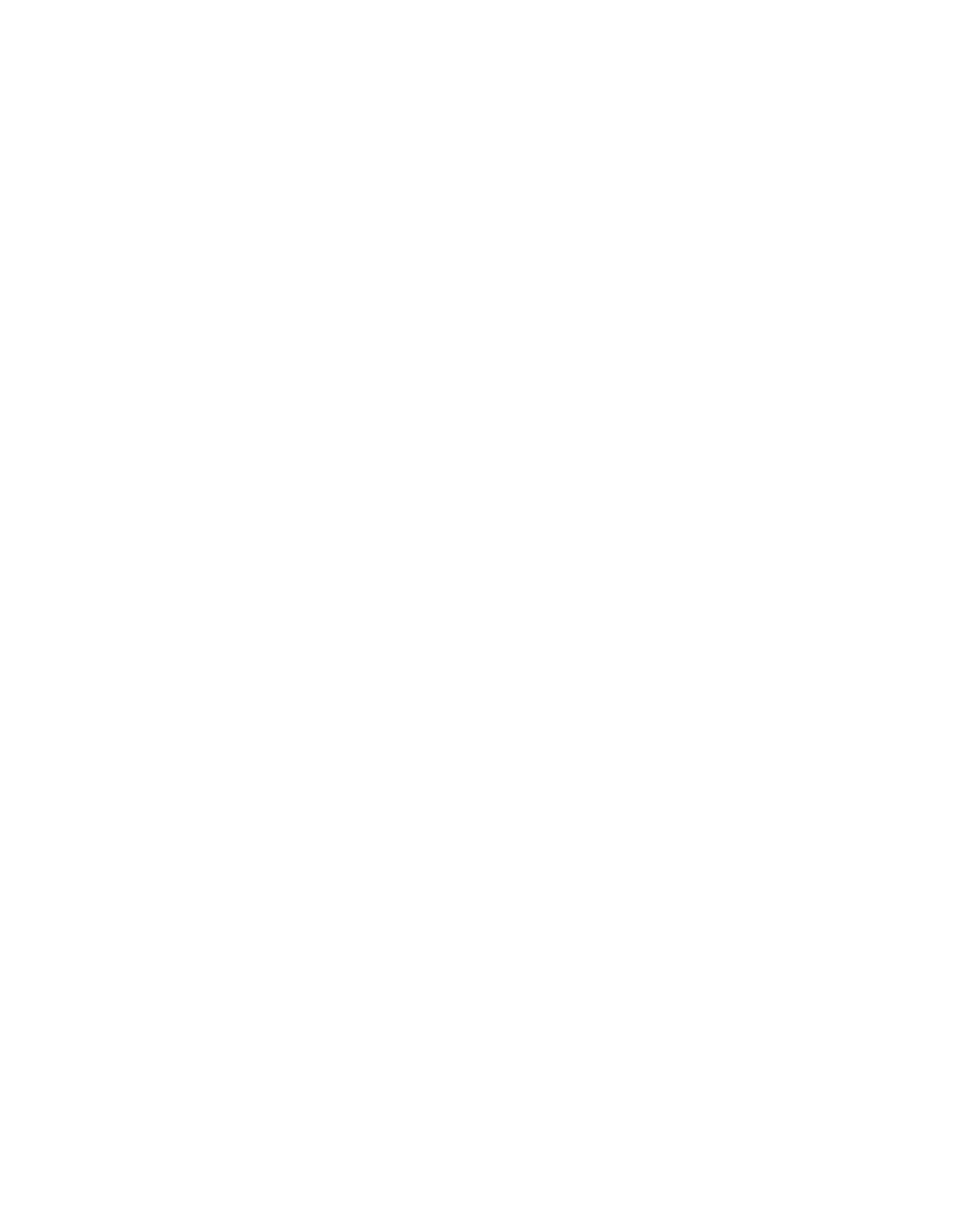#### **KITE, Justice**.

[¶1] In this mortgage foreclosure action, the district court declined to apply the doctrine of equitable subrogation and instead strictly applied Wyoming's "first in time is first in right" recording statute. The result was an order granting summary judgment in favor of First National Bank of Steamboat Springs, N.A. (First National Bank), holding its mortgage had priority over all other recorded liens and allowing it to proceed with foreclosure. In their appeal from the order, Countrywide Home Loans, Inc., (Countrywide) and America's Wholesale Lender (AWL) ask this Court to reverse the district court and adopt the doctrine of equitable subrogation so as to place Countrywide in the primary lien position formerly occupied by AWL. In a consolidated appeal from the same action, Mortgage Electronic Systems, Inc. (MES) and the Bank of New York Trustee Under the Pooling and Servicing Agreement Series 1997 (Bank of New York) ask this Court to reverse the district court's order denying a motion to set aside default judgments entered against them. We affirm both of the district court's orders.

#### **ISSUES**

[¶2] Countrywide and AWL present the following issue:

Whether the District Court, Second Judicial District, Carbon County, Wyoming, correctly applied the doctrine of equitable subrogation to determine the relative priorities of the mortgages encumbering the subject property.

First National Bank restates the issue as follows:

I. Whether the District Court erred as a matter of law in declaring Appellee First National Bank's mortgage a valid, enforceable and superior lien to that of Appellant Countrywide's mortgage and that Countrywide was not entitled to be equitably subrogated to First National's priority?

II. Whether the District Court abused its discretion in denying a motion under W.R.C.P. 60(b) seeking to set aside the default judgments entered against Appellants Mortgage Electronic Systems and Bank of New York and denying to dismiss the complaint?

[¶3] The Bank of New York and MES present the following issue: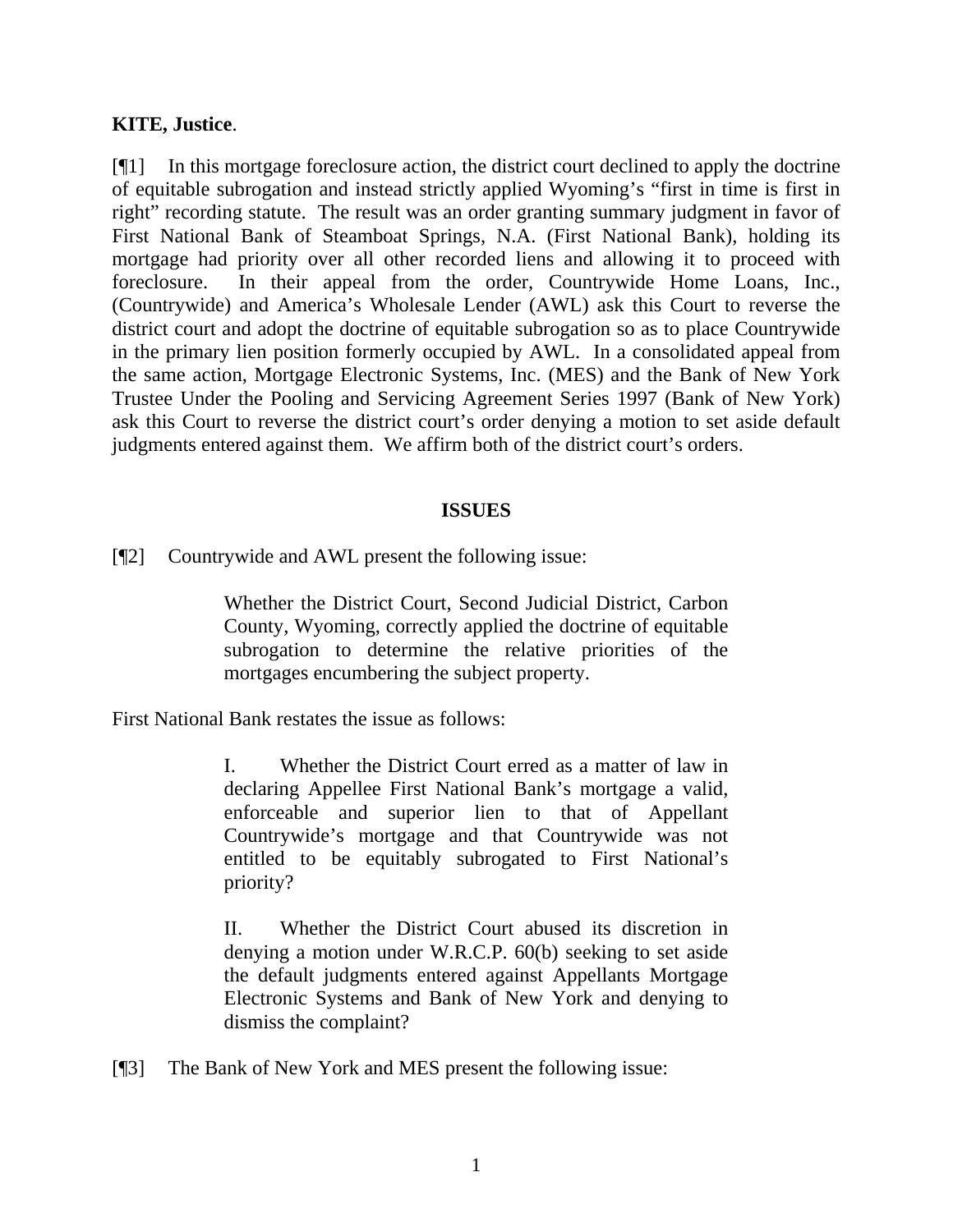ISSUE I:

Whether the District Court, Second Judicial District, Carbon County, Wyoming, erred in Denying the Motion to Set Aside Default and Entry of Default of The Bank of New York Trustee under the Pooling and Servicing Agreement Series of 1997 and Mortgage Electronic Registration Systems and a companion Motion to Dismiss Complaint for Foreclosure of the Bank of New York Trustee under the Pooling and Servicing Agreement Series of 1997.

- (a) Whether the District Court erred in denying the motion of The Bank of New York Trustee under the Pooling and Servicing Agreement Series of 1997 to set aside the entry of default and default judgment, and to dismiss the Complaint for Foreclosure.
- (b) Whether the District Court erred in denying the motion of Mortgage Electronic Registration Systems to set aside the entry of default and default judgment.

## **FACTS**

[¶4] Elmer Lee Ketcham, Jr. and Anita Ketcham owned real property located in Carbon County, Wyoming. On November 12, 1997, they obtained a loan of \$100,000 from AWL, which they secured by executing a mortgage on the Carbon County property. The AWL mortgage was recorded in the Carbon County clerk's office on November 13, 1997. AWL assigned the mortgage to the Bank of New York and the assignment was recorded in the clerk's office on May 26, 1998.

[¶5] On June 4, 2002, the Ketchams pledged the Carbon County property as collateral for a business loan made by First National Bank to Blue Gate West, a Colorado corporation in which the Ketchams were principles. This mortgage was recorded in the Carbon County clerk's office on July 22, 2002.

[¶6] On April 2, 2003, the Ketchams executed a third mortgage on the property in favor of Countrywide and MES in exchange for a loan of \$97,500. The purpose of this loan was to pay off the 1997 AWL mortgage. Countrywide obtained a title insurance commitment, which listed the 1997 AWL mortgage and the 2002 First National Bank mortgage as prior liens on the property. The 2003 Countrywide mortgage was recorded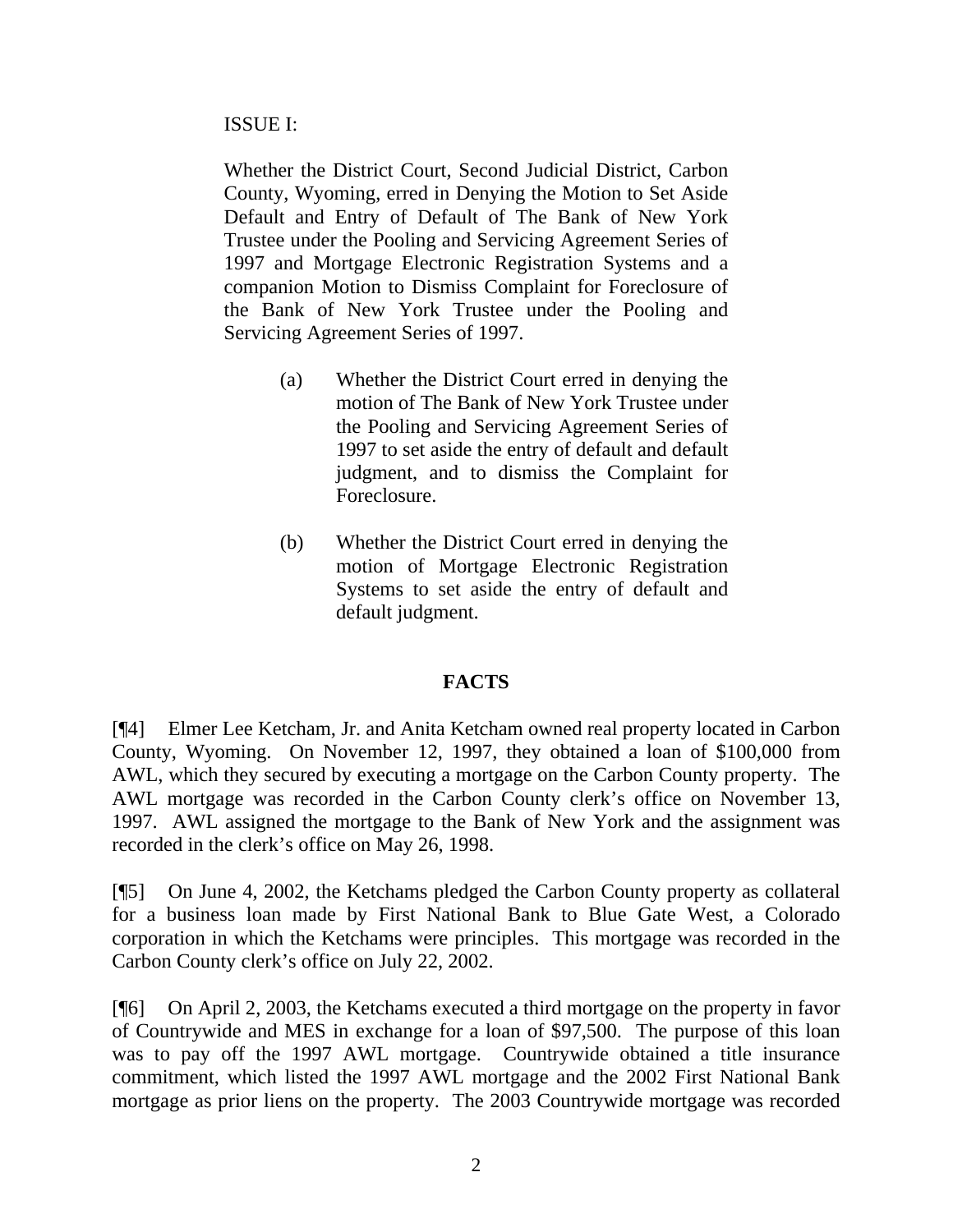in the Carbon County clerk's office on April 15, 2003. The Ketchams used the funds borrowed from Countrywide to pay off the 1997 AWL mortgage, making the final payment in August of 2004.

[¶7] Meanwhile, in June of 2003, the Ketchams failed to make their monthly payment to First National Bank on the 2002 mortgage. Under the terms of the loan agreement, the failure to make the payment constituted a default entitling First National Bank to foreclose on the property. First National Bank filed a complaint for foreclosure naming the Ketchams, Countrywide, the Bank of New York, MES and AWL as defendants and claiming the First National Bank lien was the first and senior lien on the Carbon County property.

[¶8] MES and the Bank of New York did not answer the complaint in the time prescribed so First National Bank moved for entry of default against them. The clerk of the district court entered defaults against both non-responding defendants. First National Bank then moved the district court to enter a default judgment against the Bank of New York and MES, which motions the district court granted. The Bank of New York and MES filed motions to set aside the default judgments, which the district court denied.

[¶9] In the meantime, First National Bank filed a motion for summary judgment requesting the district court to declare as a matter of law that its lien on the Ketchams' Carbon County property was superior to the interests of all others; the Ketchams were in default; and First National Bank was entitled to foreclose. Countrywide and AWL also moved for summary judgment. They asked the district court to apply the doctrine of equitable subrogation and hold as a matter of law that the 2003 Countrywide mortgage was subrogated to the 1997 AWL mortgage, making the Countrywide mortgage superior in priority to all encumbrances recorded after 1997.

[¶10] The district court issued a decision letter in which it declined to apply the doctrine of equitable subrogation. Instead, the court applied Wyo. Stat. Ann. § 34-1-121 (LexisNexis 2005) to hold that First National Bank's 2002 mortgage had priority over all other encumbrances on the Ketchams' property, including the 2003 Countrywide mortgage. The district court denied Countrywide's summary judgment motion and granted summary judgment in favor of First National Bank.

## **STANDARD OF REVIEW**

[¶11] Our standards for reviewing summary judgment orders are well established.

Summary judgment is appropriate when no genuine issue as to any material fact exists and the prevailing party is entitled to judgment as a matter of law. A genuine issue of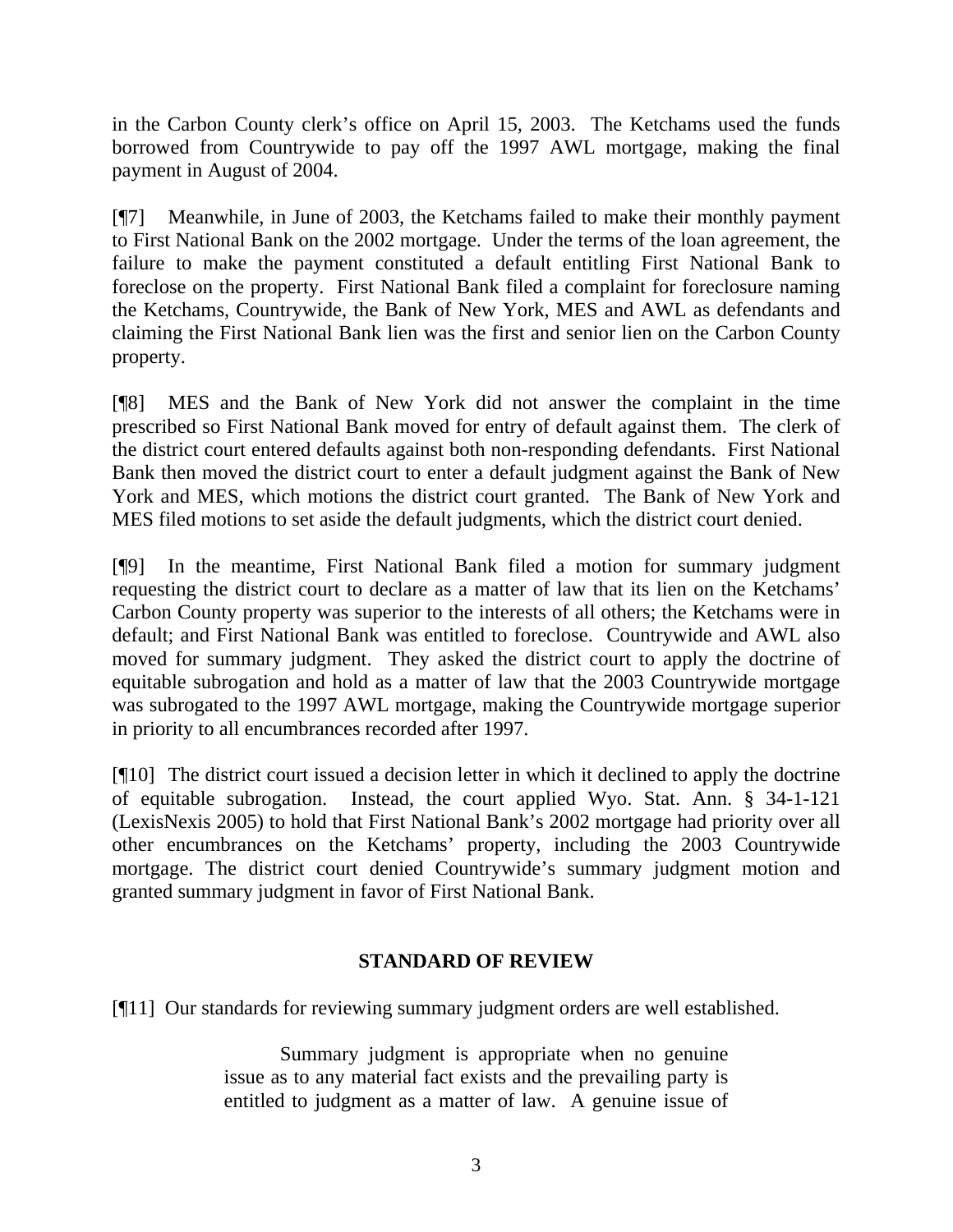material fact exists when a disputed fact, if it were proven, would have the effect of establishing or refuting an essential element of the cause of action or defense which the parties have asserted. We examine the record from the vantage point most favorable to the party who opposed the motion, and we give that party the benefit of all favorable inferences which may fairly be drawn from the record. We evaluate the propriety of a summary judgment using the same standards and materials as the lower court used. We do not accord deference to the district court's decisions on issues of law.

*Budd-Falen Law Offices, P.C. v. Rocky Mt. Recovery, Inc*., 2005 WY 77, ¶ 13, 114 P.3d 1284, 1288 (Wyo. 2005). We review the district court's decisions on issues of law *de novo*. *Reed v. Cloninger,* 2006 WY 37, ¶ 10, 131 P.3d 359, 364-65 (Wyo. 2006). Because the question of whether equitable subrogation should be applied is one of law, we review the district court's decision in that regard *de novo*.

[¶12] The decision whether to set aside a default judgment under W.R.C.P. 60(b) rests in the sound discretion of the court and an order denying such a motion will be reversed only upon a showing that the district court abused its discretion. *Chamberlain v. Ruby Drilling Co., Inc*., 986 P.2d 846, 847 (Wyo. 1999). An abuse of discretion occurs when a court:

> [a]cts in a manner which exceeds the bounds of reason under the circumstances. In determining whether there has been an abuse of discretion, the ultimate issue is whether or not the court could reasonably conclude as it did. An abuse of discretion has been said to mean an error of law committed by the court under the circumstances.

*Hodges v. Lewis & Lewis, Inc*., 2005 WY 134, ¶ 11, 121 P.3d 138, 143 (Wyo. 2005).

## **DISCUSSION**

## *Equitable Subrogation*

[¶13] Countrywide and AWL ask this Court to reverse the district court's ruling, adopt the doctrine of equitable subrogation and apply it in the instant case so that Countrywide's 2003 lien would be subrogated to the priority position of the 1997 AWL lien. They urge this Court to adopt the doctrine as set out in Restatement (Third) of Property (Mortgages) § 7.6 (1997):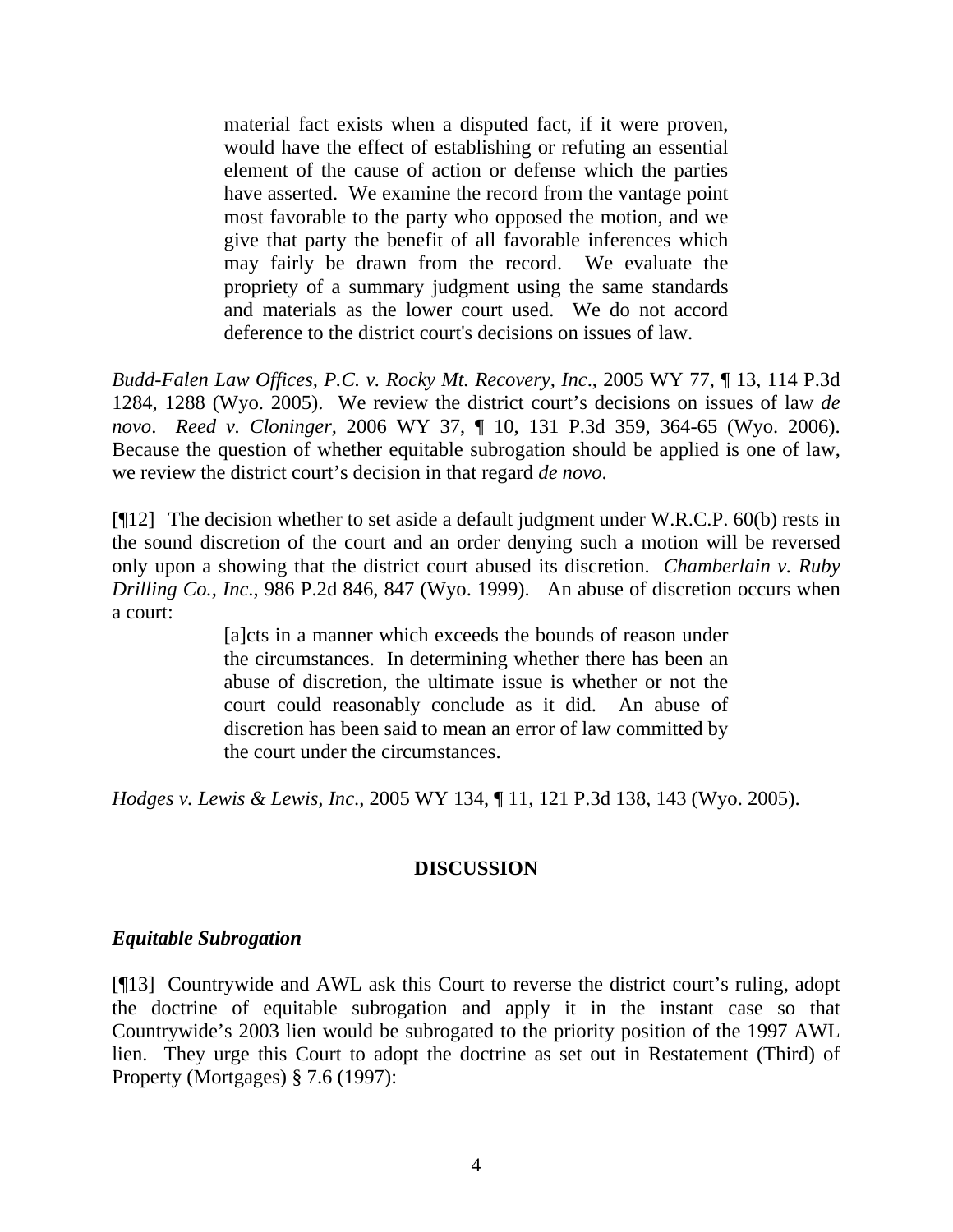(a) One who fully performs an obligation of another, secured by a mortgage, becomes by subrogation the owner of the obligation and the mortgage to the extent necessary to prevent unjust enrichment. Even though the performance would otherwise discharge the obligation and the mortgage, they are preserved and the mortgage retains its priority in the hands of the subrogee.

(b) By way of illustration, subrogation is appropriate to prevent unjust enrichment if the person seeking subrogation performs the obligation:

(1) in order to protect his or her interest;

(2) under a legal duty to do so;

(3) on account of misrepresentation, mistake, duress, undue influence, deceit, or other similar imposition; or

(4) upon a request from the obligor or the obligor's successor to do so, if the person performing was promised repayment and reasonably expected to receive a security interest in the real estate with the priority of the mortgage being discharged, and if subrogation will not materially prejudice the holders of intervening interests in the real estate.

[¶14] In declining to apply the Restatement, the district court relied on § 34-1-121, which provides in relevant part as follows:

## **§ 34-1-121. Recorded instrument as notice to subsequent purchasers; recordation of instruments issued by United States or state of Wyoming.**

(a) Each and every deed, mortgage, instrument or conveyance touching any interest in lands, made and recorded, according to the provisions of this chapter, shall be notice to and take precedence of any subsequent purchaser or purchasers from the time of the delivery of any instrument at the office of the register of deeds (county clerk), for record.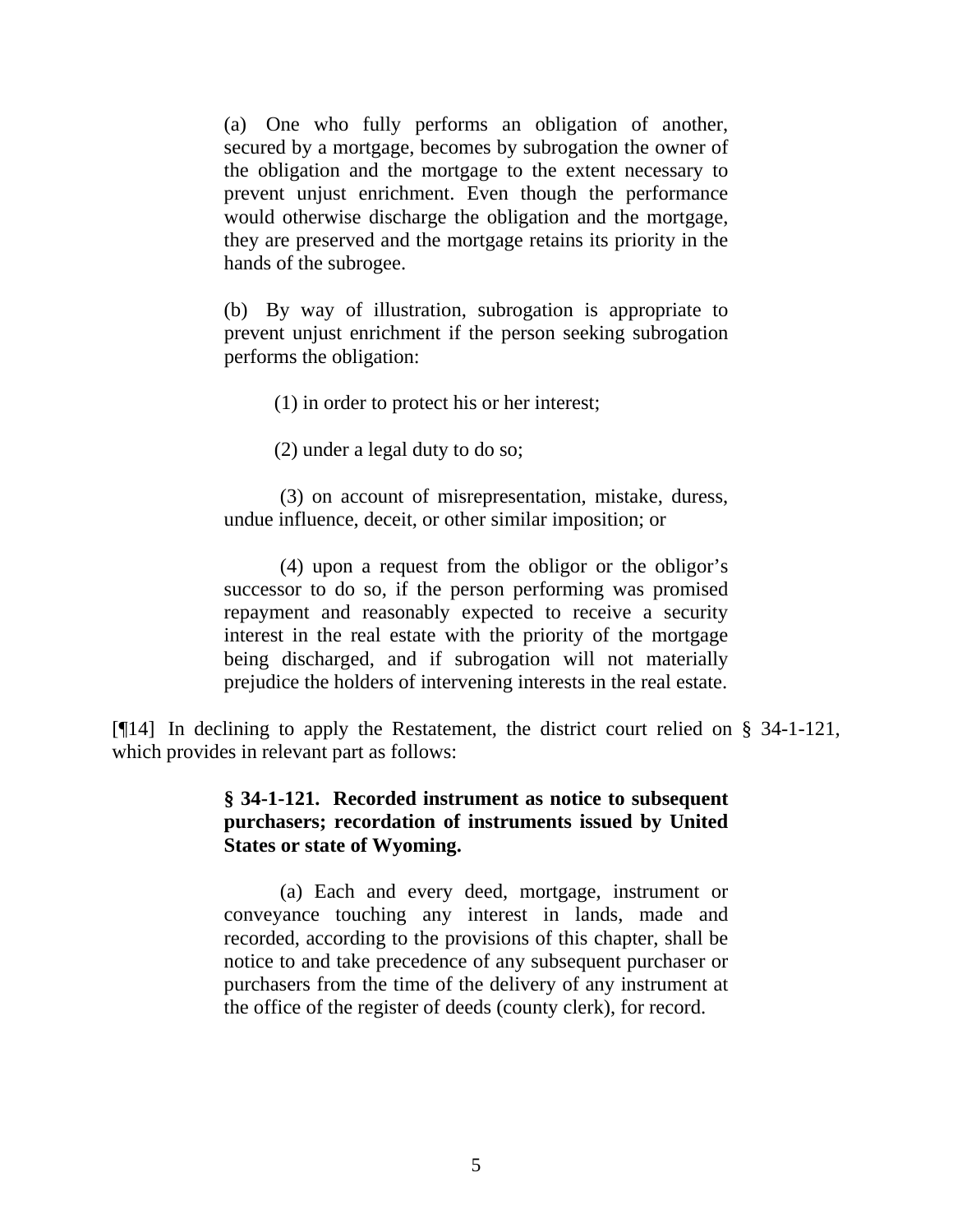Reading this provision strictly to mean that lien priority is determined by the date of recording, the district court held First National Bank's 2002 mortgage had priority over Countrywide's subsequent 2003 mortgage.

[¶15] In reaching this result, the district court concluded application of the Restatement was not appropriate:

> where a lender has actual and constructive notice of a junior mortgagee and could have taken any one of a number of steps to protect its interests. [Countrywide] could have asked for a subordination agreement or an assignment of the AWL mortgage; it did neither of these things and now seeks to rely upon the concept that it "expected" to step into AWL's priority without anything more. The argument goes that, in recognizing the doctrine of equitable subrogation, [First National Bank] is not prejudiced and "loses nothing" because it remains second in priority (before it was behind AWL; now it would be behind [Countrywide]). But, this Court believes equity requires looking at things from a different perspective: [Countrywide] entered into the third mortgage on the property with knowledge of [First National Bank's] prior loan to Ketcham. Why should [Countrywide] get the benefit (and be unjustly enriched) by leaping over [First National Bank] to assume AWL's priority status. [Countrywide] has done nothing to deserve this advantage.

[¶16] Countrywide argues the district court's approach does not account for the equities of this case and ignores the purpose equitable "subrogation serves in the modern mortgage re-financing context." Countrywide contends the modern trend among courts is to apply equitable subrogation as set forth in the Restatement. Countrywide asserts the district court's approach is contrary to the purpose served by applying the doctrine because: 1) the Ketchams, Countrywide and AWL reasonably expected Countrywide would have first priority; 2) Countrywide would not have agreed to re-finance the 1997 AWL mortgage if it had known it would not have first priority; 3) First National Bank's position would not change if subrogation were allowed; 4) First National Bank should not be moved forward in priority simply because Countrywide knew of the 2002 mortgage when it paid off the AWL mortgage; 5) First National Bank accepted the risks inherent in accepting a second priority lien when it demanded additional collateral from the Ketchams; and 6) giving the 2002 mortgage priority results in an inappropriate windfall to First National Bank. Before addressing these assertions, we consider § 34-1-121 and our precedent on the doctrine of equitable subrogation.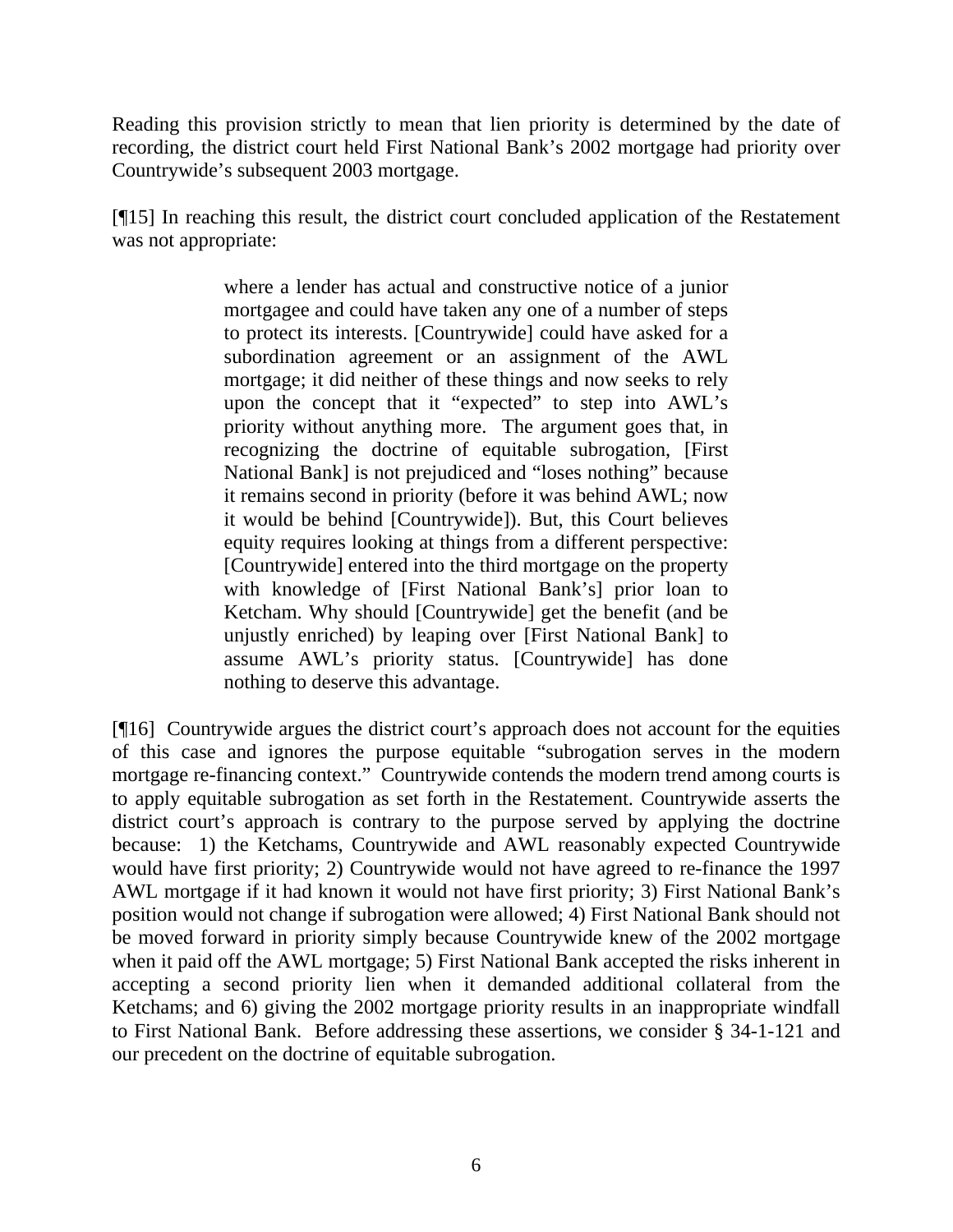[¶17] By statute and case decision, Wyoming is a filing date priority jurisdiction. Section 34-1-121; *Barnhart Drilling Co., Inc. v. Petroleum Fin., Inc*., 807 P.2d 411, 413 (Wyo. 1991) citing *Marple v. Wyo. Prod. Credit Ass'n*, 750 P.2d 1315 (Wyo. 1988); *Crozier v. Malone*, 366 P.2d 125 (Wyo. 1961). That is, as the Wyoming legislature expressly provided in § 34-1-121, a mortgage properly recorded in the county clerk's office provides notice to subsequent purchasers and takes precedence over later conveyances.[1](#page-9-0) As stated in *Crozier*, 366 P.2d at 127, a subsequent purchaser (or mortgagee) has constructive notice of any burden upon title from the date of recordation.

[¶18] Countrywide asks this Court to recognize an equitable exception to Wyoming's "first in time" statutory provision. Specifically, Countrywide asks us to recognize the doctrine of equitable subrogation as set forth in the Restatement and apply it in this case so Countrywide, by extending a loan to the Ketchams in 2003 to pay off their 1997 mortgage with AWL, is subrogated to AWL's primary lien position. In other words, by executing the 2003 mortgage which allowed the Ketchams to pay off the 1997 mortgage, Countrywide seeks to stand in the shoes of AWL and be given priority over all post-1997 encumbrances.

[¶19] This Court has not previously considered the Restatement version of equitable subrogation. However, in addressing the concept of subrogation, this Court long ago stated:

> The right of subrogation may arise and sometimes must arise from contract. This is conventional subrogation. The right is sometimes given in the absence of contract, is then a creation of the court of equity, and is given when otherwise there would be a manifest failure of justice. This is legal subrogation. It is a mode which equity adopts to compel the ultimate payment of a debt by one who in justice, equity, and good conscience ought to pay it, though it is not exercised in favor of a mere intermeddler. This principle, adopted from the Roman law and at first sparingly exercised, has come to be one of the great principles of equity of our jurisprudence, and courts incline to extend it rather than restrict it. One instance in which legal subrogation is applied is in connection with the protection of a lien, and the rule is universal that one who has an interest in property by lien or otherwise, in making payment of prior liens, including taxes, is not a mere volunteer, and that he will be entitled, upon payment of a

l

<span id="page-9-0"></span><sup>1</sup> As reflected in the quote in ¶14 of this opinion, § 34-1-121 provides a recorded mortgage has precedence over subsequent "purchasers." Section 34-1-101 defines "purchasers" as: "every person to whom any estate or interest in real estate shall be conveyed for a valuable consideration, and also every assignee of a mortgage or lease, or other conditional estate."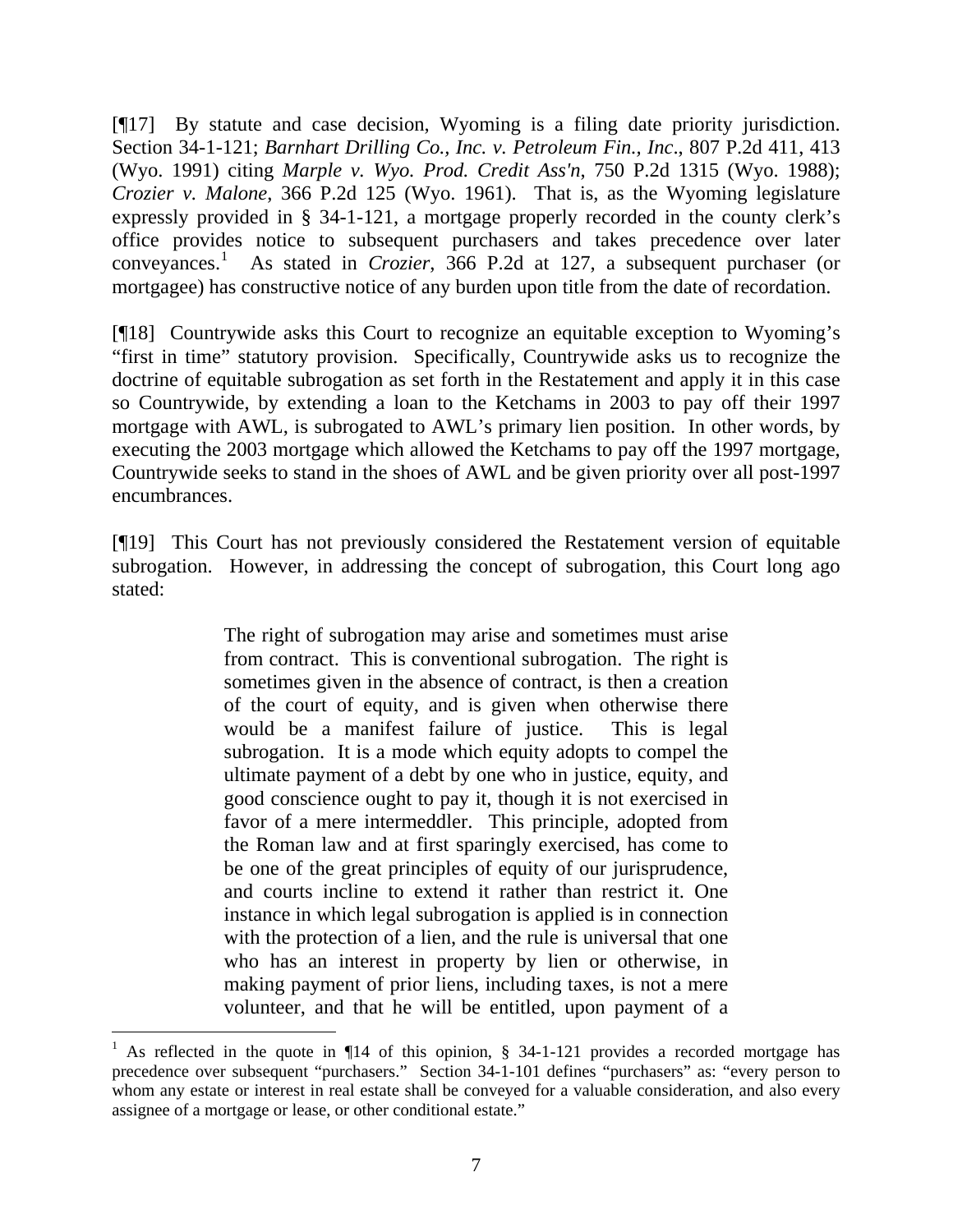superior lien in order to protect his own lien, to be subrogated to the rights of the superior lienholder.

*Wyoming Bldg. & Loan Ass'n v. Mills Const. Co*., 38 Wyo. 515, 269 P. 45, 48-49 (1928) (citations omitted).

 [¶20] We applied this reasoning in *Gaub v. Simpson*, 866 P.2d 765, 768 (Wyo. 1993) to uphold the application of legal subrogation<sup>[2](#page-10-0)</sup> under the following facts: Gaub sold real property to Cook; Simpson purchased Cook's interest in the property by paying Gaub the amount Cook owed; Gaub failed to record the deed to Simpson; with Gaub still appearing as the record owner, the IRS filed an income tax lien against the property for income taxes Gaub owed; Simpson paid the taxes in order to avoid the lien on his property; and Simpson sought reimbursement from Gaub. In upholding the application of equitable subrogation to these facts, we said:

> [W]e are satisfied with the legal propriety of the ruling by the district court, in accordance with Wyoming law, that Simpson paid a tax bill, which Gaub owed, in order to protect Simpson's property from an IRS lien. The law justifies this action on the part of Simpson; makes Simpson a subrogee to the rights of the IRS; and demonstrates that, in pursuing the course he chose, Simpson did not act as a volunteer.

*Gaub*, 866 P.2d at 768. We cited with approval the following excerpt from 73 Am. Jur. 2d, *Subrogation*, § 25, "Persons acting in self-protection," p. 614,

> The right of subrogation is not necessarily confined to those who are legally bound to make the payment, but extends as well to persons who pay the debt in self-protection, since they might suffer loss if the obligation is not discharged. A person who has an interest to protect by making the payment is not regarded as a volunteer. \*\*\* The extent or quantity of the subrogee's interest which is in jeopardy is not material. If he had any palpable interest which will be protected by the extinguishment of the debt, he may pay the debt and be entitled to hold and enforce it just as the creditor could. \*\*\* It would seem that one acting in good faith in making his

<span id="page-10-0"></span> $2$  Other courts and the Restatement have suggested the term "legal subrogation" is misleading. The term came into common usage because subrogation arises by "operation of law, that is to say, it is created by the legal consequences of the acts and relationships of the parties." *Bank of New York v. Nally*, 820 N.E.2d 644, 651 (Ind. 2005). We agree that the concept discussed in the instant case is more appropriately termed "equitable subrogation" because it is subrogation imposed as an equitable remedy. Restatement, § 7.6, Comment a, p. 509.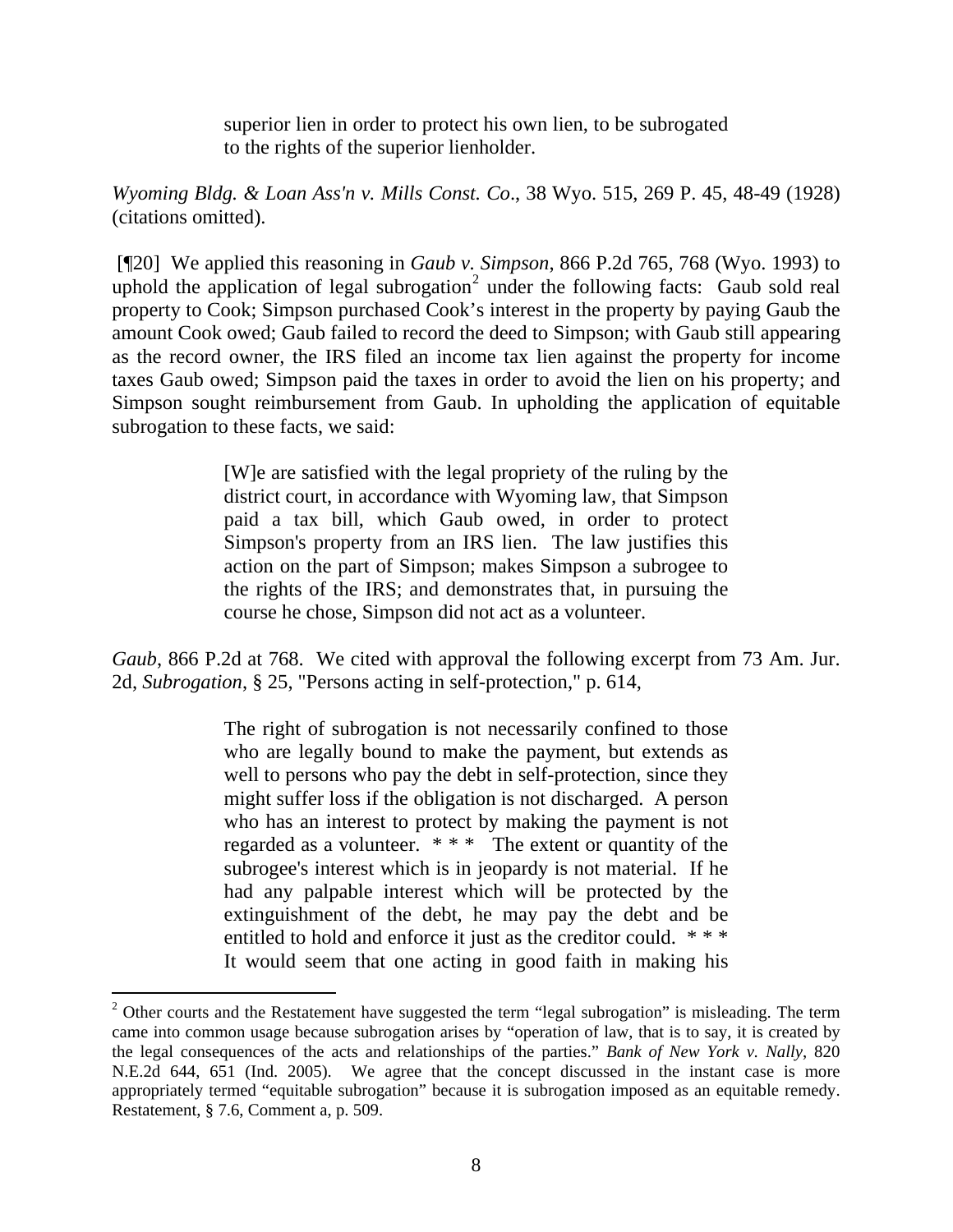payment, and under a reasonable belief that it is necessary to his protection, is entitled to subrogation, even though it turns out that he had no interest to protect.

#### *Gaub*, 866 P.2d at 768.

[¶21] Thus, we have recognized equitable subrogation in Wyoming as a creation of courts of equity to prevent manifest injustice. *Wyo. Bldg. & Loan*, 269 P. at 48-49. We have specifically applied it to compel payment of a debt by one who in justice, equity, and good conscience ought to pay it and to allow one who pays a superior lien in order to protect his own lien to be subrogated to the rights of the superior lien holder. *Id*.; *Gaub*, 866 P.2d at 768. We have recognized the appropriateness of the doctrine where one pays the debt of another under a reasonable belief that such payment is necessary for his own protection. *Id*. We have not, however, applied the doctrine of equitable subrogation as set forth in the Restatement to allow a refinancing mortgagee to step into the shoes of a prior mortgagee for purposes of obtaining lien priority.

[¶22] Having considered our statute and the cases from other states in which courts have applied equitable subrogation in the context of mortgage re-financing, we decline to adopt the Restatement. Unlike the trend in other courts, we are not persuaded any manifest injustice results from applying the express language of § 34-1-121 and adhering to the clear legislative intent that lien priority in Wyoming is to be determined by the date of recording. Here, the AWL mortgage was recorded in 1997, the First National Bank mortgage was recorded in 2002 and Countrywide's mortgage was recorded in 2003. Countrywide knew of the existence of First National Bank's lien before it extended the loan to the Ketchams. Thus, Countrywide knew First National Bank had a prior recorded lien on the property when it executed the 2003 mortgage. Countrywide was charged with knowing Wyoming is a "first in time" jurisdiction. *United Pacific Insurance Co. v. Wyoming Excise Tax Division, Dept. of Revenue and Taxation*, 713 P.2d 217, 226 (Wyo. 1986). We are charged with the duty of giving effect to the statutes our legislature has enacted. Where the language of a statute is plain and unambiguous and conveys a clear and definite meaning, the court has no right to look for and impose another meaning, but has the duty to give full force and effect to the legislative product. *Thomson v. Wyoming In-Stream Flow Comm.*, 651 P.2d 778 (Wyo. 1982). Contrary to Countrywide's assertion, it had no reason to expect under Wyoming law that its 2003 mortgage would be given priority over First National Bank's 2002 mortgage. Although Countrywide makes the policy argument that equitable subrogation will make refinancing more readily available to the public and thereby, serves the public interest, those arguments are properly directed to the legislature. In addition, the primary purpose of our recording statute is to secure certainty of title. *Condos v. Trapp*, 717 P.2d 827, 832 (Wyo. 1986). This countervailing public policy interest in clarity and certainty in matters of land title arguably outweighs the interests of private lending institutions which can be protected by simple due diligence.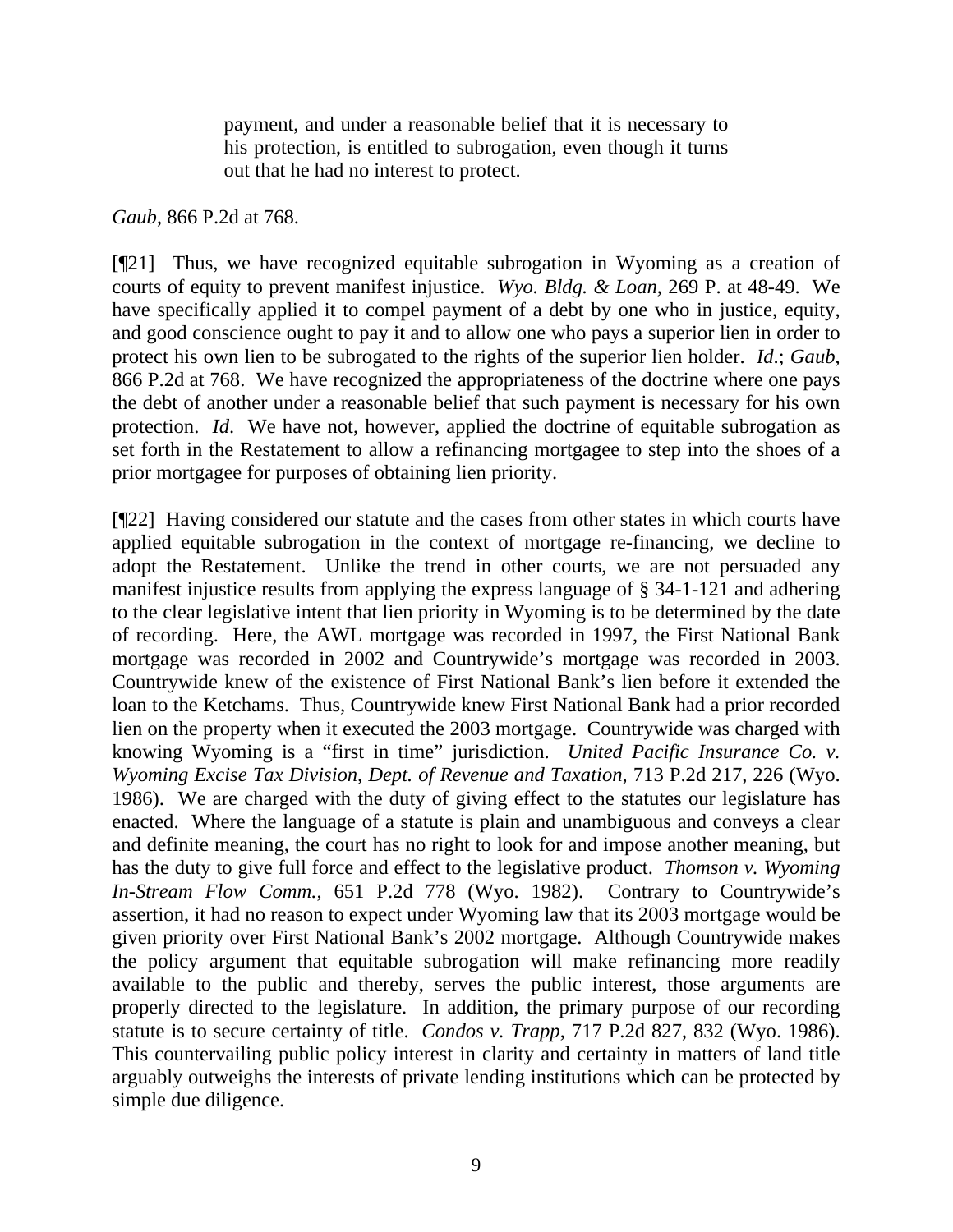[¶23] As this Court stated in *Wyoming Bldg. & Loan Ass'n*, 269 P. at 48, equitable subrogation is "a creation of the court of equity, and is given when otherwise there would be a manifest failure of justice." "It is a mode which equity adopts to compel the ultimate payment of a debt by one who in justice, equity and good conscience ought to pay it, though it is not exercised in favor of a mere intermeddler." *Id*. These factors, which may compel application of the doctrine of equitable subrogation in other contexts, simply are not present in the case of a mortgagee who agrees to refinance a prior mortgage. In this context, the mortgagee does not pay the debt (or extend the loan) because "in justice, equity and good conscience he ought to pay it." Nor in the context of mortgage re-financing does the mortgagee pay the debt because, as in *Gaub*, he must do so in order to protect his own interest. To the contrary, the mortgagee who refinances a prior mortgage more closely resembles a volunteer or intermeddler in whose favor courts have not been inclined to apply equitable subrogation. In our view equitable subrogation simply has no application where a financial institution extends a loan for the purpose of enabling a mortgagor to pay off an existing mortgage, knowing that a subordinate lien exists on the real estate. Other mechanisms are available for a re-financing lender to obtain first priority without invoking equity to achieve that result.<sup>[3](#page-12-0)</sup>

#### *Default judgment*

[¶24] MES and the Bank of New York contend the district court abused its discretion in denying their motions to set aside the entry of default judgment. The procedure for setting aside an entry of default is set forth in W.R.C.P. 55(c):

> For good cause shown the court may set aside an entry of default and, if a judgment by default has been entered, may likewise set it aside in accordance with Rule 60(b).

W.R.C.P. 60(b) provides the procedure for setting aside a default judgment:

On motion, and upon such terms as are just, the court may relieve a party or a party's legal representative from a final judgment, order, or proceeding for the following reasons: (1) mistake, inadvertence, surprise, or excusable neglect; (2) newly discovered evidence which by due diligence could not have been discovered in time to move for a new trial under Rule 59(b); (3) fraud (whether heretofore denominated

<span id="page-12-0"></span> $3$  The district court mentioned a subrogation agreement or an assignment of the AWL mortgage as two possibilities for achieving a first priority lien.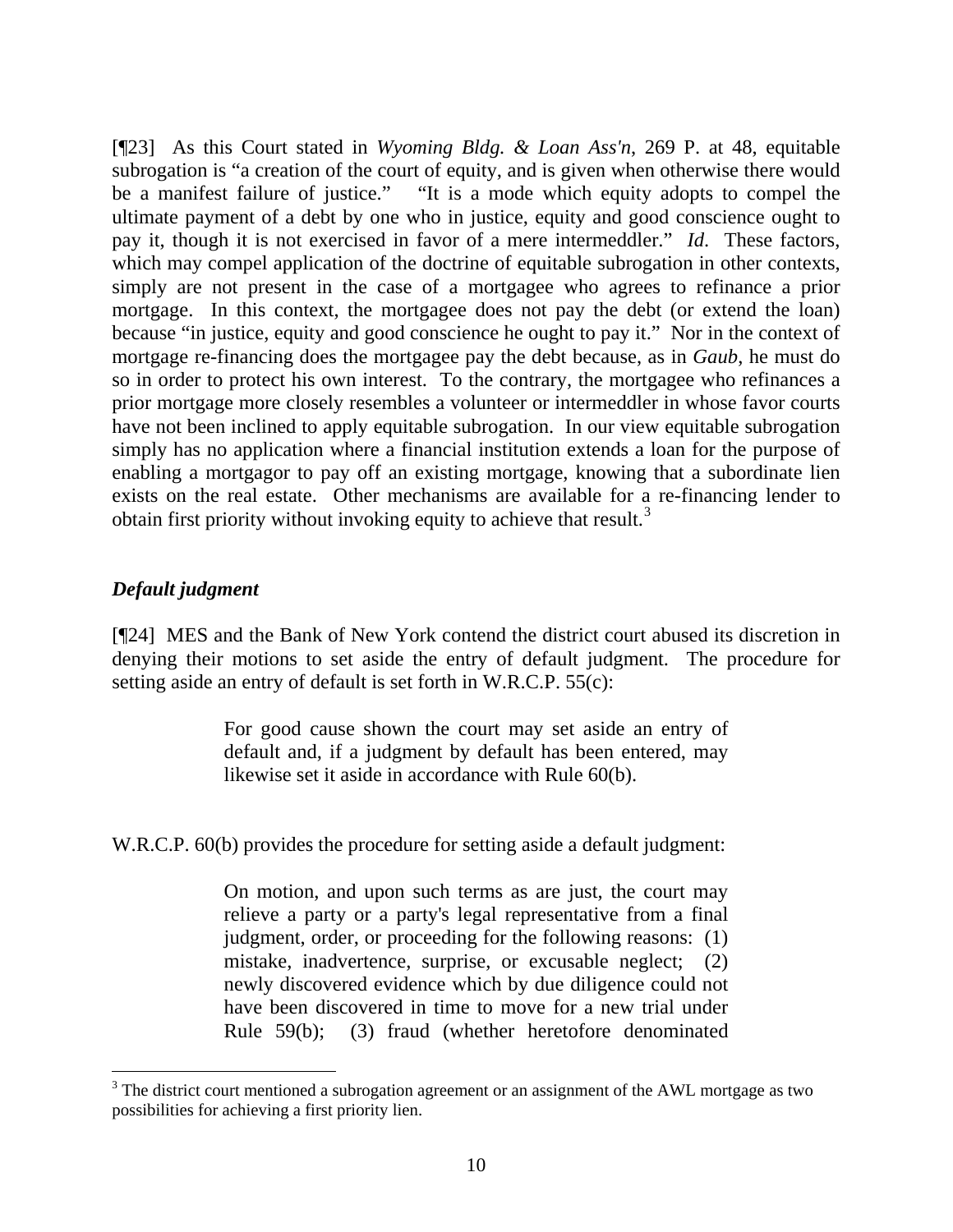intrinsic or extrinsic), misrepresentation, or other misconduct of an adverse party; (4) the judgment is void; (5) the judgment has been satisfied, released, or discharged, or a prior judgment upon which it is based has been reversed or otherwise vacated, or it is no longer equitable that the judgment should have prospective application; or (6) any other reason justifying relief from the operation of the judgment.

[¶25] MES asserts the district court should have set aside the default judgment because its failure to answer the complaint was attributable to mistake, inadvertence and/or excusable neglect. Specifically, MES contends it mistakenly believed Countrywide was protecting its interests by filing an answer on its behalf.

[¶26] In *Multiple Resource Ownership Plan, Inc. v. Design-Build-Manage, Inc*., 2002 WY 67,  $\P$  14, 45 P.3d 647, 652 (Wyo. 2002), we held the defendant's belief that he had been granted an extension of time in which to file an answer did not constitute mistake, inadvertence or excusable neglect entitling him to an order setting aside default judgment. We said it was not reasonable for the defendant to assume he had an open extension of time in which to file an answer based solely upon a phone conversation with no verbal or written confirmation from the plaintiff and in the face of the explicit requirements of the Wyoming Rules of Civil Procedure. We said:

> The concept of time limitations for filing pleadings with the court is a fairly basic one of legal practice. [The defendant]'s reliance on his belief in an open-ended extension was simply not reasonable.

## *Id.*

[¶27] We similarly find unreasonable MES' expectation and belief that Countrywide was representing its interest and filing an answer on its behalf. The only factor MES mentioned to support this belief is that the two entities shared identity of interests. Although MES claims in its appellate brief that it notified Countrywide of the need for Countrywide to defend the case, MES does not indicate Countrywide agreed to assume its defense. Absent Countrywide's express agreement to provide a defense for MES, MES' "expectation and belief" that it would do so was not reasonable. Identity of interest alone simply did not warrant a reasonable belief that Countrywide was protecting MES' interests by filing an answer on its behalf. The district court did not abuse its discretion in denying MES' motion for relief from the default judgment.

[¶28] For its claim of error, the Bank of New York asserts its only connection to the subject matter of this action was as assignee of the 1997 AWL mortgage, which mortgage